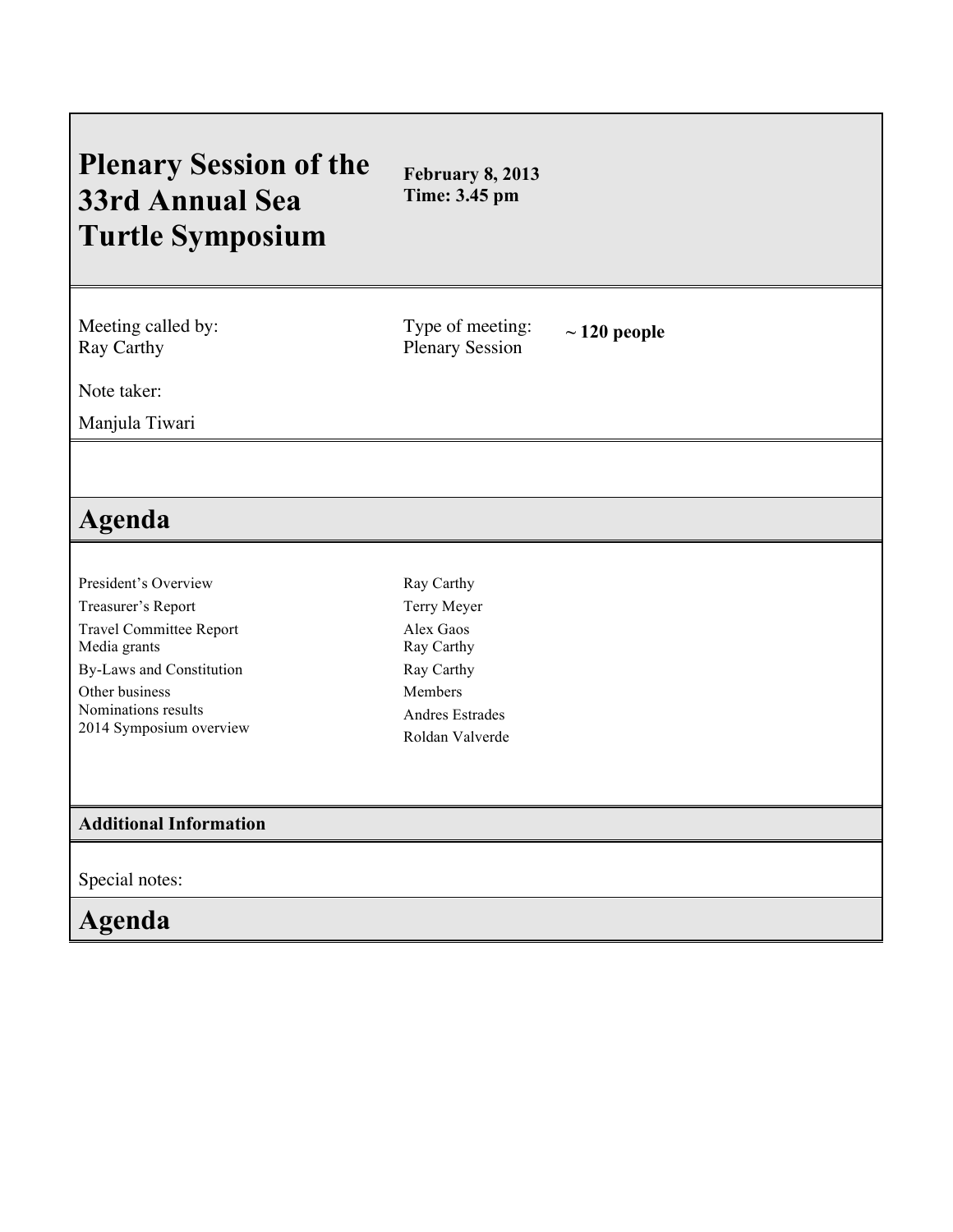| <b>President's overview</b>                                                                                                                                                                                                                                                                               | <b>Ray Carthy</b>  |                  | 3.45 pm             |           |
|-----------------------------------------------------------------------------------------------------------------------------------------------------------------------------------------------------------------------------------------------------------------------------------------------------------|--------------------|------------------|---------------------|-----------|
| Carthy welcomes the membership. He highlights the busy Symposium week $-3$ days of Freshwater<br>turtle meeting with 53 talks, 7 regional meetings, 5 special workshops, 4 special sessions, vendors, and<br>presentations.<br>Total number of from registrations: 1016 people representing 80 countries. |                    |                  |                     |           |
|                                                                                                                                                                                                                                                                                                           |                    |                  |                     |           |
| Conclusions:                                                                                                                                                                                                                                                                                              |                    |                  |                     |           |
| Action items:                                                                                                                                                                                                                                                                                             |                    |                  | Person responsible: | Deadline: |
| Treasurer's report                                                                                                                                                                                                                                                                                        | <b>Terry Meyer</b> |                  | 3.24 pm             |           |
| Meyer presents her report—expenses and balance sheet—and goes through the items in the report.                                                                                                                                                                                                            |                    |                  |                     |           |
| Income statement:                                                                                                                                                                                                                                                                                         |                    |                  |                     |           |
| 2012                                                                                                                                                                                                                                                                                                      |                    |                  |                     |           |
| Revenue                                                                                                                                                                                                                                                                                                   |                    |                  |                     |           |
| Registration Fees Current Year                                                                                                                                                                                                                                                                            |                    | 76,079.17        |                     |           |
| Donations and Grants                                                                                                                                                                                                                                                                                      |                    | 212,005.84       |                     |           |
| Auction & Other Income                                                                                                                                                                                                                                                                                    |                    | 13,359.48        |                     |           |
| <b>T-Shirt Sales</b>                                                                                                                                                                                                                                                                                      |                    | 7,944.35         |                     |           |
| Investment Income                                                                                                                                                                                                                                                                                         |                    | 5,912.69         |                     |           |
| <b>Total Revenue</b>                                                                                                                                                                                                                                                                                      |                    |                  | 315,301.53          |           |
| <b>Expenses</b>                                                                                                                                                                                                                                                                                           |                    |                  |                     |           |
| <b>Symposium Expenses</b>                                                                                                                                                                                                                                                                                 |                    |                  |                     |           |
| Facilities, Accommodations, Translation, Entertainment                                                                                                                                                                                                                                                    |                    | 166,402.37       |                     |           |
| <b>Travel Grants</b>                                                                                                                                                                                                                                                                                      |                    | 36,209.00        |                     |           |
| <b>Symposium Coordination</b>                                                                                                                                                                                                                                                                             |                    | 22,085.25        |                     |           |
| Registration and Credit Card fees                                                                                                                                                                                                                                                                         |                    | 9,211.89         |                     |           |
| Poster Displays                                                                                                                                                                                                                                                                                           |                    | 9,150.00         |                     |           |
| <b>Student Awards</b>                                                                                                                                                                                                                                                                                     |                    | 2,750.00         |                     |           |
| Printing                                                                                                                                                                                                                                                                                                  |                    | 4,097.87         |                     |           |
| Participant Gifts                                                                                                                                                                                                                                                                                         |                    | 5,311.34         |                     |           |
| <b>Technology Expense</b>                                                                                                                                                                                                                                                                                 |                    | 5,387.59         |                     |           |
| <b>Travel Expense</b>                                                                                                                                                                                                                                                                                     |                    | 2,552.78         |                     |           |
| Travel Grants per donor                                                                                                                                                                                                                                                                                   |                    | 5,000.00         |                     |           |
| Advertising<br>Miscellaneous                                                                                                                                                                                                                                                                              |                    | 522.91<br>794.08 |                     |           |
| T Shirts                                                                                                                                                                                                                                                                                                  |                    | 13,908.09        |                     |           |
| <b>Total Direct Symposium Expenses</b>                                                                                                                                                                                                                                                                    |                    |                  | 283,383.17          |           |
| <b>Gross Revenue</b>                                                                                                                                                                                                                                                                                      |                    |                  | 31,918.36           |           |
| <b>Operating Expenses</b>                                                                                                                                                                                                                                                                                 |                    |                  |                     |           |
| <b>Accounting Fees</b>                                                                                                                                                                                                                                                                                    |                    | 9,000.00         |                     |           |
| <b>Bank Fees</b>                                                                                                                                                                                                                                                                                          |                    | 265.24           |                     |           |
| <b>BOD</b> Retreat                                                                                                                                                                                                                                                                                        |                    | 22,645.27        |                     |           |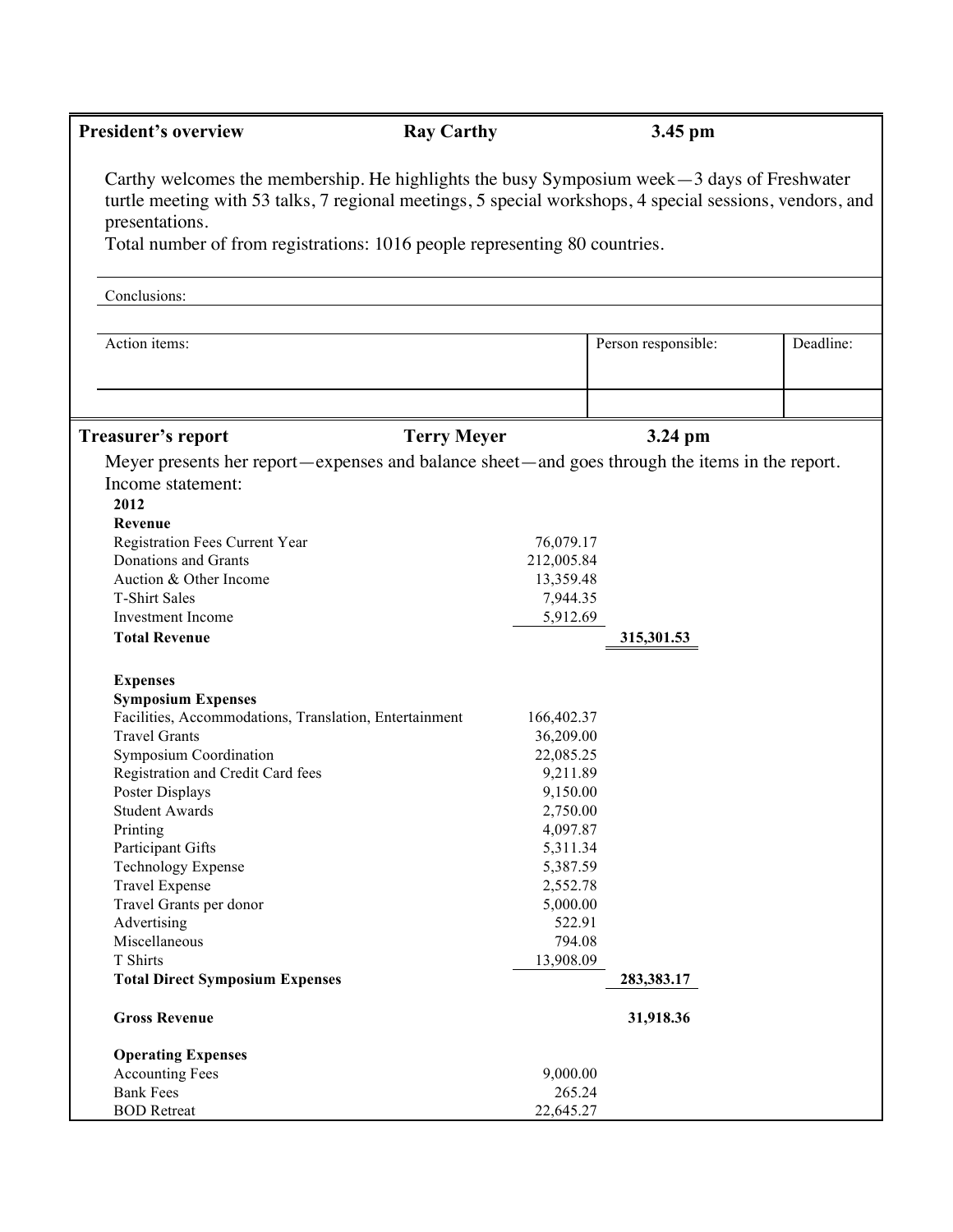| Insurance                              | 1,286.00           |              |  |
|----------------------------------------|--------------------|--------------|--|
| Investment Advisory Fee                | 1,860.48           |              |  |
| Managing Director                      | 7,500.00           |              |  |
| Misc.                                  | 1,205.70<br>350.42 |              |  |
| Office Expense<br>Proceedings          | 2,400.00           |              |  |
| <b>Treasurer Support</b>               | 1,000.00           |              |  |
| Program Officer                        | 1,365.00           |              |  |
| Loss on Foreign Exchange               | 25.73              |              |  |
| <b>Total Operating Expenses</b>        |                    | 48,903.84    |  |
|                                        |                    |              |  |
| <b>Net Revenue</b>                     |                    | $-16,985.48$ |  |
| <b>Balance sheet:</b>                  |                    |              |  |
| <b>ASSETS</b>                          |                    |              |  |
| <b>Current Assets</b>                  |                    |              |  |
| Petty Cash                             | \$705.30           |              |  |
| Money Market                           | 7,610.60           |              |  |
| Checking Account                       | 41,750.71          |              |  |
| Remainder Fund India                   | 1,597.85           |              |  |
| <b>Investment Account</b>              | 125,455.21         |              |  |
| Prepaid Expenses - Next Year Symposium | 59,439.30          |              |  |
| <b>Total Assets</b>                    |                    | 236,558.97   |  |
| <b>LIABILITIES AND CAPITAL</b>         |                    |              |  |
| <b>Current Liabilities</b>             |                    |              |  |
| Deferred Income - Next Year Grants     | \$4,640.00         |              |  |
| <b>Total Liabilities</b>               |                    | 4,640.00     |  |
|                                        |                    |              |  |
| Capital                                |                    |              |  |
| Unrealized Gain/Loss on Security       | 13,112.22          |              |  |
| Retained Earnings                      | 235,792.23         |              |  |
| Net Income                             | (16,985.48)        |              |  |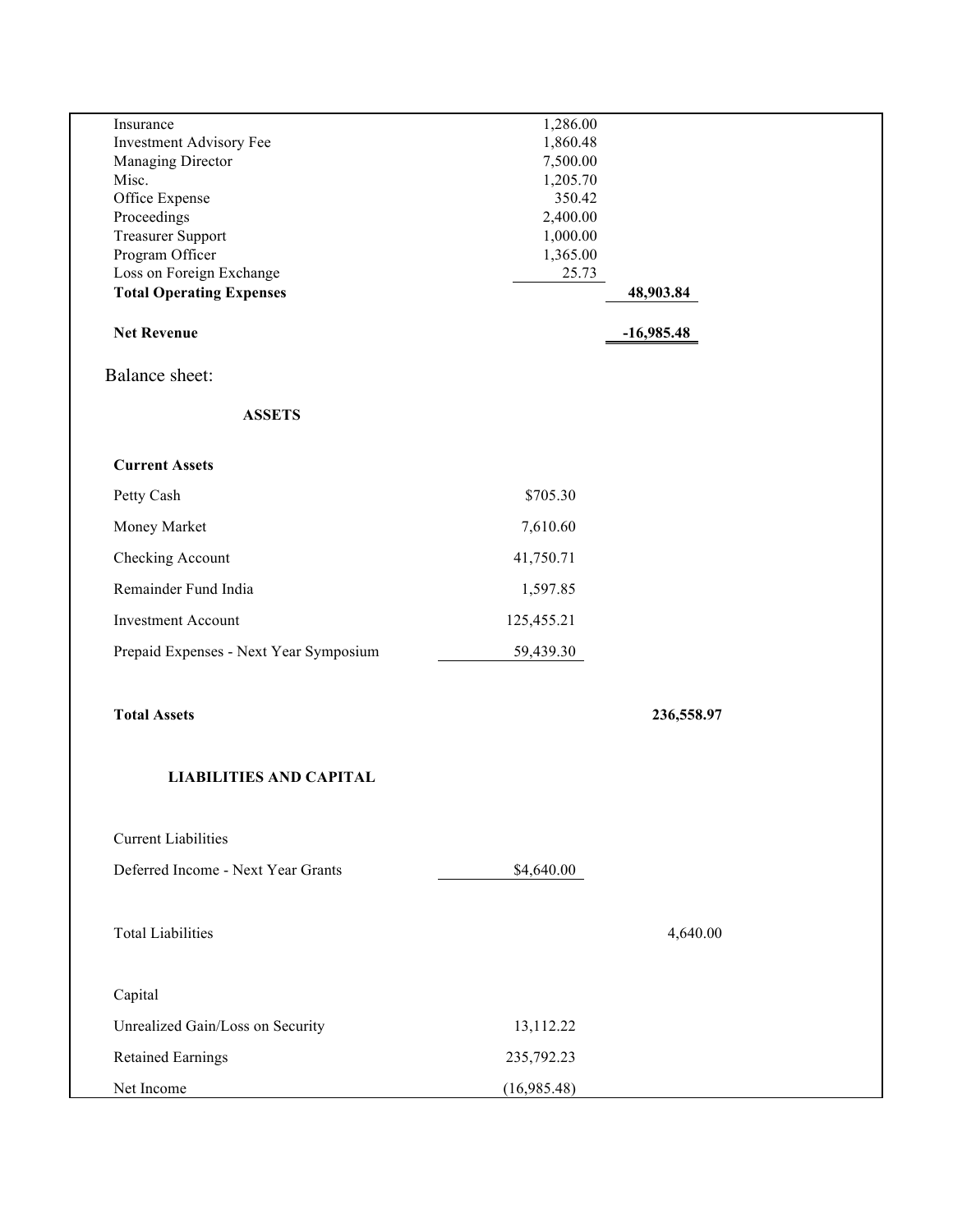Total Capital 231,918.97 **Total Liabilities & Capital \$236,558.97** 

- Net loss of about 17 K
- Registration fees are based on a 3-tiered honor system
- Insurance: have insurance to cover the Board; this year we bought insurance for liability at this meeting to protect the Society.
- Money raised at the auction will be announced at the Banquet.

Question from the membership: What happens if there is a 17K deficit? Will ISTS continue? Meyer: Fundraising will continue and make up money next year. Will not affect operations this year, but we cannot sustain losses. Need to raise money and watch expenses.

Meyer thanks the Travel Chairs for being good stewards of the money.

Carthy: The Society is growing and changing, and we have to be fiscally responsible. You see changes in price structure with increased registration, but it is still a bargain. Bear with us and look for positive changes.

Motion to accept Treasurer's report: Frank Paladino Second: Jean Beasley Passes unanimously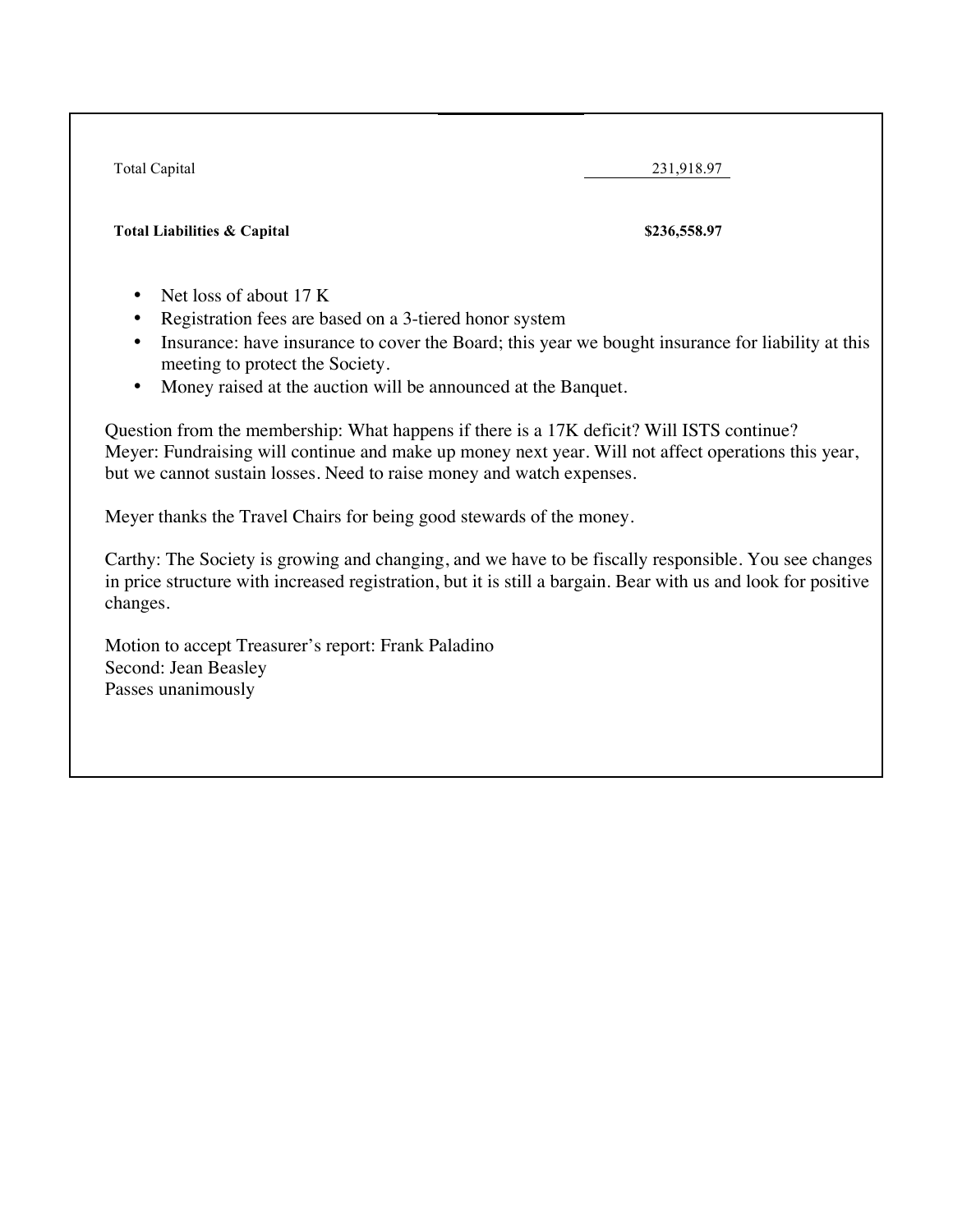| Action items:                  |                  | Person responsible: | Deadline: |
|--------------------------------|------------------|---------------------|-----------|
|                                |                  |                     |           |
|                                |                  |                     |           |
| <b>Travel Committee Report</b> | <b>Alex Gaos</b> | 3.58 pm             |           |

Gaos goes through the allotted amounts:

## **ISTS 33 - Baltimore**

|               |                       |                  |               | Cash   | <b>Room</b>  |
|---------------|-----------------------|------------------|---------------|--------|--------------|
| <b>Region</b> | <b>Regional Chair</b> | <b>Allocated</b> | $\frac{9}{6}$ | Awards | <b>Costs</b> |
| US/Canada     | Kelly Stewart         | 19400            | 19%           | 3575   | 15950        |
| Asia          | Kartik Shanker        | 5000             | 5%            | 3500   | 2624.5       |
| MX/CA America | Emma Harrison         | 14000            | 14%           | 6200   | 5988.5       |
| Caribbean     | Karen Eckert          | 7500             | 8%            | 2944   | 4176         |
| SoPacAsia     | Nic Pilcher           | 10000            | 10%           | 4800   | 3828         |
| Europe        | Aliki Panagopolou     | 12500            | 13%           | 5490   | 6960         |
| Middle East   | ALan Rees             | 1600             | 2%            | 680    | 942.5        |
| Africa        | Angela Formia         | 10000            | 10%           | 6868   | 3132         |
|               | Alejandro             |                  |               |        |              |
| So. America   | Fallabrino            | 20000            | 20%           | 7000   | 13052        |
| <b>Totals</b> |                       | 100000           |               | 41057  | 56653.5      |

## **Total # cash awards Total # bed awards 105 171**

Gaos thanks the regional chairs, points out that there were increased efforts to ensure that grantees volunteer time, etc. as per their grant agreement, and that regional chairs, Nick Pilcher and Kartik Shanker were being replaced by Maggie Murmanns and Andrea Phillott, respectively.

Motion to accept Travel Chair's report: Frank Paladino Second: Jane Provancha 1 opposed Motion passes

| Deadline:<br>Action items:<br>Person responsible: | <b>ISTS Media grants</b> | <b>Ray Carthy</b> | $4.03$ pm |  |
|---------------------------------------------------|--------------------------|-------------------|-----------|--|
|                                                   |                          |                   |           |  |
|                                                   |                          |                   |           |  |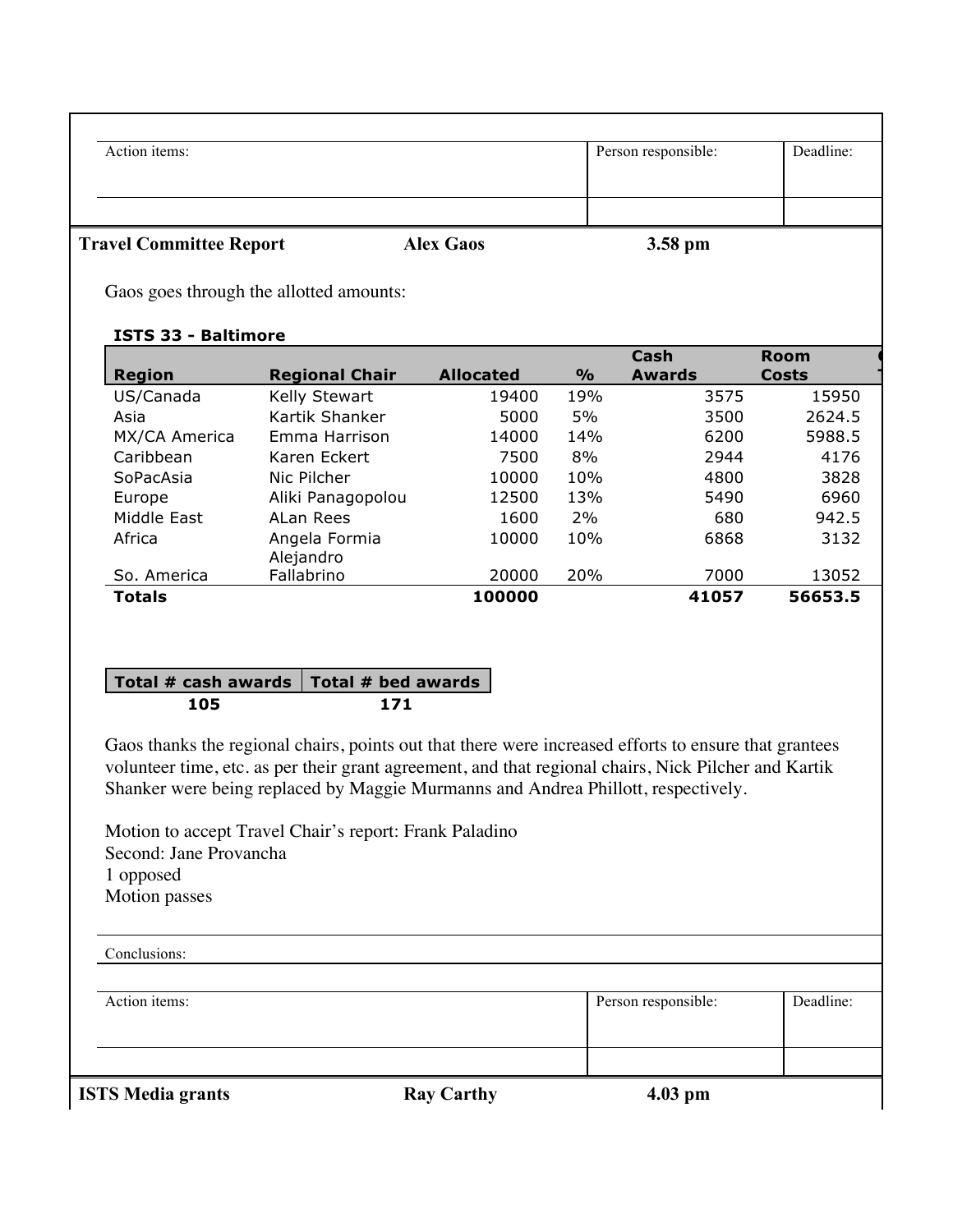| Conclusions:                                                                                                                                                                                                                                                                                                                                                                                                                                                             |                   |                     |           |  |  |
|--------------------------------------------------------------------------------------------------------------------------------------------------------------------------------------------------------------------------------------------------------------------------------------------------------------------------------------------------------------------------------------------------------------------------------------------------------------------------|-------------------|---------------------|-----------|--|--|
|                                                                                                                                                                                                                                                                                                                                                                                                                                                                          |                   |                     |           |  |  |
| Action items:                                                                                                                                                                                                                                                                                                                                                                                                                                                            |                   | Person responsible: | Deadline: |  |  |
|                                                                                                                                                                                                                                                                                                                                                                                                                                                                          |                   |                     |           |  |  |
|                                                                                                                                                                                                                                                                                                                                                                                                                                                                          |                   |                     |           |  |  |
| <b>By-Laws and Constitution</b>                                                                                                                                                                                                                                                                                                                                                                                                                                          | <b>Ray Carthy</b> | 4.04 pm             |           |  |  |
| Revisions to the By-Laws and Constitution are close to completion. They will be posted online for<br>comments, and presented for voting next year.                                                                                                                                                                                                                                                                                                                       |                   |                     |           |  |  |
| Conclusions:                                                                                                                                                                                                                                                                                                                                                                                                                                                             |                   |                     |           |  |  |
| Action items:                                                                                                                                                                                                                                                                                                                                                                                                                                                            |                   | Person responsible: | Deadline: |  |  |
|                                                                                                                                                                                                                                                                                                                                                                                                                                                                          |                   |                     |           |  |  |
| <b>Other business</b>                                                                                                                                                                                                                                                                                                                                                                                                                                                    | <b>Members</b>    | $4.05$ pm           |           |  |  |
| Teri Shores: Suggest that ISTS resolutions be compiled.<br>Marydele Donnelly: As outgoing Resolutions Committee Chair, I will with Teri to compile and post<br>them on the website.<br>Chuck Shaffer thanks the ISTS Board for support for the 3-day Freshwater turtle meeting.<br>Sibille Pritchard: Should have more media coverage. Willing to help promote it for New Orleans.<br>Ray Carthy: There was some coverage this year on local TV as well as web coverage. |                   |                     |           |  |  |
|                                                                                                                                                                                                                                                                                                                                                                                                                                                                          |                   |                     |           |  |  |
| Conclusions:                                                                                                                                                                                                                                                                                                                                                                                                                                                             |                   |                     |           |  |  |
| Action items:                                                                                                                                                                                                                                                                                                                                                                                                                                                            |                   | Person responsible: | Deadline: |  |  |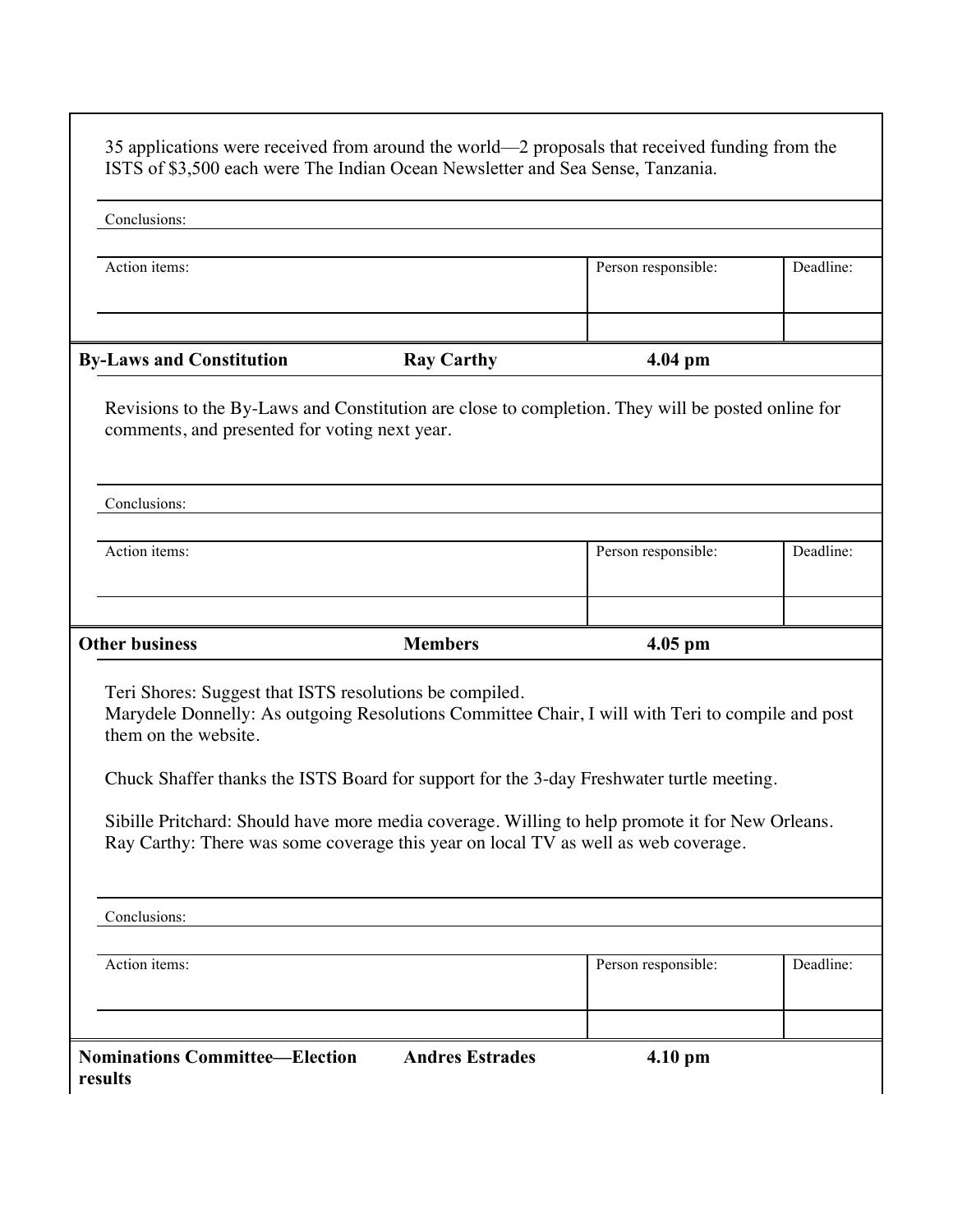Andres explains the nominations process. Furthermore, the Nominations Committee tried to find additional candidates for the President-Elect position – 5 people were contacted, but all declined so there was only one President-Elect. No nominations were rejected by Nominations Committee or the Board. 357 people voted. Results: Board of Directors: Bryan Wallace, Pam Plotkin, Nominations Committee: Alan Rees, Shaleyla Kelez, and Nancy FitzSimmons. Treasurer: Terry Meyer Secretary: Manjula Tiwari President-Elect: Yakup Kaska

Frank Paladino: Have full confidence in the whole slate and a round of applause for the Nominations Committee.

Ray Carthy thanks everyone for the opportunity to be President. He gets a standing ovation.

|                                                                                                                                                                                                                                                                                                                                                                                                                 | Person responsible: | Deadline:           |  |  |  |  |
|-----------------------------------------------------------------------------------------------------------------------------------------------------------------------------------------------------------------------------------------------------------------------------------------------------------------------------------------------------------------------------------------------------------------|---------------------|---------------------|--|--|--|--|
|                                                                                                                                                                                                                                                                                                                                                                                                                 |                     |                     |  |  |  |  |
| <b>Roldan Valverde</b>                                                                                                                                                                                                                                                                                                                                                                                          | $4.22$ pm           |                     |  |  |  |  |
| Theme of 34 <sup>th</sup> Symposium: Cultures<br>Dates: 10-17 April, 2014<br>Venue: Bourbon Street Marriott Hotel, New Orleans<br>Room rates: \$139/night regardless of room type (single, double, etc.)<br>Special session: Research in Fisheries Science: marine Turtle Bycatch, Lessons Learned, Teaching<br>Strategies, Biology and Conservation of Sea Turtles in the Gulf of Mexico, SE Regional meeting. |                     |                     |  |  |  |  |
|                                                                                                                                                                                                                                                                                                                                                                                                                 |                     |                     |  |  |  |  |
|                                                                                                                                                                                                                                                                                                                                                                                                                 |                     |                     |  |  |  |  |
|                                                                                                                                                                                                                                                                                                                                                                                                                 |                     | Deadline:           |  |  |  |  |
|                                                                                                                                                                                                                                                                                                                                                                                                                 |                     |                     |  |  |  |  |
|                                                                                                                                                                                                                                                                                                                                                                                                                 |                     |                     |  |  |  |  |
|                                                                                                                                                                                                                                                                                                                                                                                                                 |                     |                     |  |  |  |  |
|                                                                                                                                                                                                                                                                                                                                                                                                                 |                     | Person responsible: |  |  |  |  |